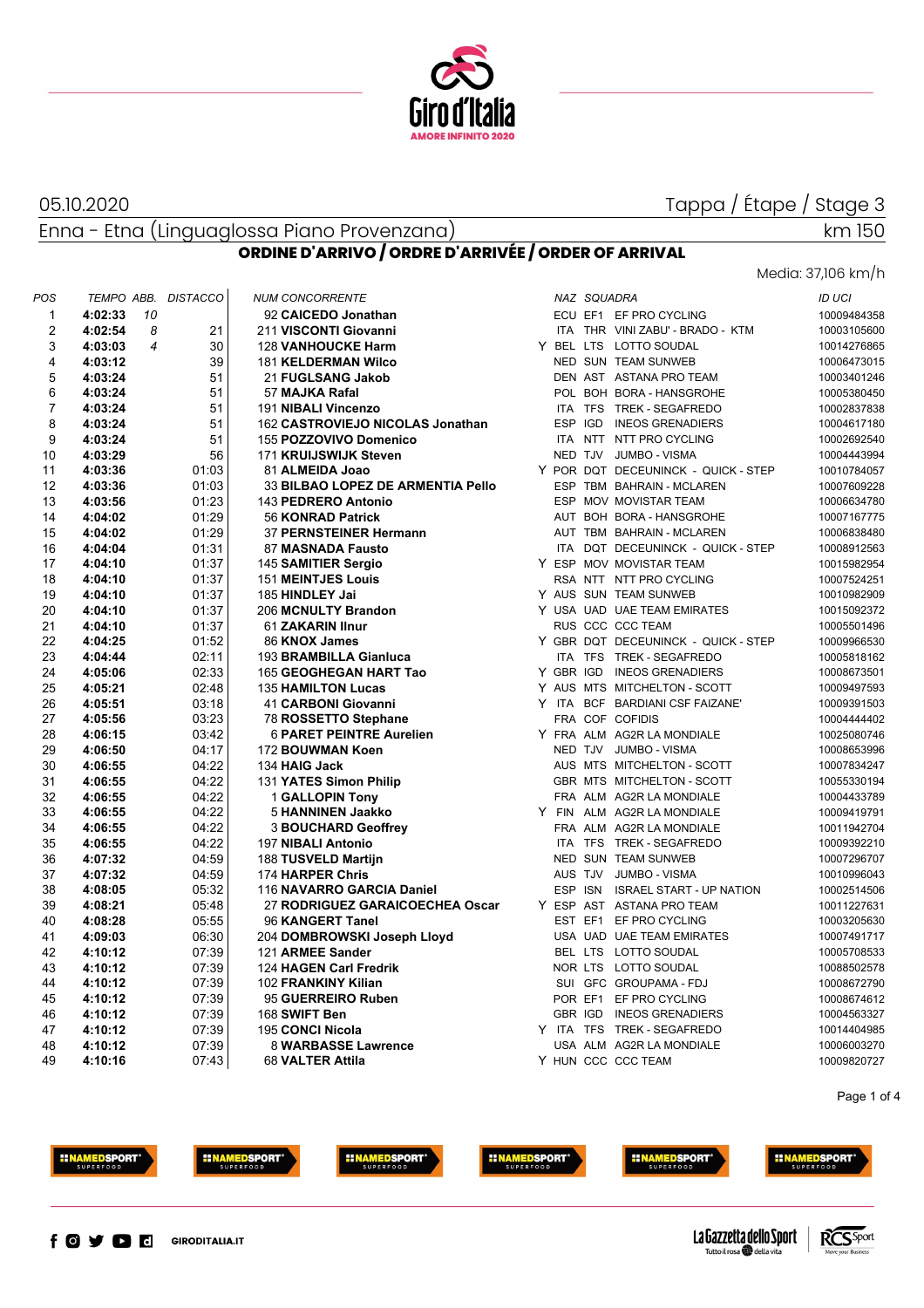

### 05.10.2020

### Tappa / Étape / Stage 3

Enna - Etna (Linguaglossa Piano Provenzana) **ORDINE D'ARRIVO / ORDRE D'ARRIVÉE / ORDER OF ARRIVAL**

km 150

|     |            |              |                 |                               |           |                |                                         | Media: 37,106 km/h |
|-----|------------|--------------|-----------------|-------------------------------|-----------|----------------|-----------------------------------------|--------------------|
| POS | TEMPO ABB. |              | <b>DISTACCO</b> | <b>NUM CONCORRENTE</b>        |           | NAZ SQUADRA    |                                         | ID UCI             |
| 50  | 4:10:53    |              | 08:20           | 187 OOMEN Sam                 |           |                | Y NED SUN TEAM SUNWEB                   | 10008688352        |
| 51  | 4:11:03    |              | 08:30           | 154 O'CONNOR Ben              |           |                | Y AUS NTT NTT PRO CYCLING               | 10009780513        |
| 52  | 4:12:28    |              | 09:55           | 54 FABBRO Matteo              |           |                | Y ITA BOH BORA - HANSGROHE              | 10009095954        |
| 53  | 4:12:28    |              | 09:55           | 202 BJERG Mikkel              |           |                | Y DEN UAD UAE TEAM EMIRATES             | 10015825936        |
| 54  | 4:12:34    |              | 10:01           | 67 ROSSKOPF Joseph            |           |                | USA CCC CCC TEAM                        | 10006002967        |
| 55  | 4:12:48    |              | 10:15           | 153 GEBREIGZABHIER Amanuel    |           |                | ERI NTT NTT PRO CYCLING                 | 10009583883        |
| 56  | 4:13:27    | $\mathbf{1}$ | 10:54           | 126 HOLMES Matthew            |           |                | GBR LTS LOTTO SOUDAL                    | 10007962973        |
| 57  | 4:14:07    |              | 11:34           | 192 BERNARD Julien            |           |                | FRA TFS TREK - SEGAFREDO                | 10010034935        |
| 58  | 4:14:07    |              | 11:34           | <b>194 CICCONE Giulio</b>     |           | ITA TFS        | <b>TREK - SEGAFREDO</b>                 | 10009709175        |
| 59  | 4:14:07    |              | 11:34           | <b>75 HANSEN Jesper</b>       |           |                | <b>DEN COF COFIDIS</b>                  | 10006828174        |
| 60  | 4:14:07    |              | 11:34           | 25 GREGAARD WILSLY Jonas      |           |                | Y DEN AST ASTANA PRO TEAM               | 10009765860        |
| 61  | 4:14:07    |              | 11:34           | 148 VILLELLA Davide           |           |                | ITA MOV MOVISTAR TEAM                   | 10008700880        |
| 62  | 4:14:07    |              | 11:34           | 63 DE LA PARTE Victor         |           |                | ESP CCC CCC TEAM                        | 10007452816        |
| 63  | 4:14:07    |              | 11:34           | 65 KOCHETKOV Pavel            |           |                | RUS CCC CCC TEAM                        | 10003223414        |
| 64  | 4:14:07    |              | 11:34           | <b>16 RAVANELLI Simone</b>    |           |                | Y ITA ANS ANDRONI GIOCATTOLI - SIDERMEC | 10010086970        |
| 65  | 4:14:07    |              | 11:34           | 88 SERRY Pieter               |           |                | BEL DQT DECEUNINCK - QUICK - STEP       | 10007158580        |
| 66  | 4:14:07    |              | 11:34           | 58 POLJANSKI Pawel            |           |                | POL BOH BORA - HANSGROHE                | 10005866662        |
| 67  | 4:14:07    |              | 11:34           | <b>24 FELLINE Fabio</b>       |           |                | ITA AST ASTANA PRO TEAM                 | 10005982456        |
| 68  | 4:14:52    |              | 12:19           | 167 PUCCIO Salvatore          |           | ITA IGD        | <b>INEOS GRENADIERS</b>                 | 10005587887        |
| 69  | 4:14:52    |              | 12:19           | 161 THOMAS Geraint            |           | GBR IGD        | <b>INEOS GRENADIERS</b>                 | 10003253221        |
| 70  | 4:14:52    |              | 12:19           | 84 HONORE Mikkel Frolich      |           |                | Y DEN DQT DECEUNINCK - QUICK - STEP     | 10009637033        |
| 71  | 4:14:52    |              | 12:19           | 196 MOSCA Jacopo              |           |                | ITA TFS TREK - SEGAFREDO                | 10007733914        |
| 72  | 4:14:52    |              | 12:19           | 13 CEPEDA Jefferson           |           |                | Y ECU ANS ANDRONI GIOCATTOLI - SIDERMEC | 10016009832        |
| 73  | 4:14:52    |              | 12:19           | <b>32 BATTAGLIN Enrico</b>    |           |                | ITA TBM BAHRAIN - MCLAREN               | 10005467447        |
| 74  | 4:14:52    |              | 12:19           | 36 PADUN Mark                 |           |                | Y UKR TBM BAHRAIN - MCLAREN             | 10010096569        |
| 75  | 4:14:52    |              | 12:19           | <b>4 GASTAUER Ben</b>         |           |                | LUX ALM AG2R LA MONDIALE                | 10003272015        |
| 76  | 4:14:52    |              | 12:19           | 176 PFINGSTEN Christoph       |           | <b>GER TJV</b> | <b>JUMBO - VISMA</b>                    | 10003236043        |
| 77  | 4:14:52    |              | 12:19           | 217 WACKERMANN Luca           |           |                | ITA THR VINI ZABU' - BRADO - KTM        | 10006878795        |
| 78  | 4:14:52    |              | 12:19           | 2 BIDARD Francois             |           |                | FRA ALM AG2R LA MONDIALE                | 10009363817        |
| 79  | 4:16:42    |              | 14:09           | 144 RUBIO REYES Einer Augusto |           |                | Y COL MOV MOVISTAR TEAM                 | 10057336175        |
| 80  | 4:16:42    |              | 14:09           | 137 HOWSON Damien             |           |                | AUS MTS MITCHELTON - SCOTT              | 10006720161        |
| 81  | 4:16:42    |              | 14:09           | 198 WEENING Pieter            |           |                | NED TFS TREK - SEGAFREDO                | 10002204914        |
| 82  | 4:17:59    |              | 15:26           | <b>142 CATALDO Dario</b>      |           |                | ITA MOV MOVISTAR TEAM                   | 10003092765        |
| 83  | 4:17:59    |              | 15:26           | 203 CONTI Valerio             |           |                | ITA UAD UAE TEAM EMIRATES               | 10007518692        |
| 84  | 4:18:41    |              | 16:08           | 183 HAGA Chad                 |           |                | USA SUN TEAM SUNWEB                     | 10007881333        |
| 85  | 4:18:41    |              | 16:08           | 173 FOSS Tobias S             | Y NOR TJV |                | <b>JUMBO - VISMA</b>                    | 10011133661        |
| 86  | 4:18:41    |              | 16:08           | 122 DE GENDT Thomas           |           | BEL LTS        | LOTTO SOUDAL                            | 10004816739        |
| 87  | 4:18:52    |              | 16:19           | 177 TOLHOEK Antwan            |           |                | NED TJV JUMBO - VISMA                   | 10009812542        |
| 88  | 4:19:00    |              | 16:27           | 201 ULISSI Diego              |           |                | ITA UAD UAE TEAM EMIRATES               | 10005467952        |
| 89  | 4:20:05    |              | 17:32           | 146 SEPULVEDA Eduardo         |           |                | ARG MOV MOVISTAR TEAM                   | 10006564860        |
| 90  | 4:20:40    |              | 18:07           | 22 BOARO Manuele              |           |                | ITA AST ASTANA PRO TEAM                 | 10003272520        |
| 91  | 4:20:42    |              | 18:09           | 48 ZANA Filippo               |           |                | Y ITA BCF BARDIANI CSF FAIZANE'         | 10015829370        |
| 92  | 4:20:42    |              | 18:09           | 18 RUMAC Josip                |           |                | CRO ANS ANDRONI GIOCATTOLI - SIDERMEC   | 10007822729        |
| 93  | 4:20:42    |              | 18:09           | 38 TRATNIK Jan                |           |                | SLO TBM BAHRAIN - MCLAREN               | 10006486452        |
| 94  | 4:20:42    |              | 18:09           | 214 ROTA Lorenzo              |           |                | Y ITA THR VINI ZABU' - BRADO - KTM      | 10009393523        |
| 95  | 4:21:22    |              | 18:49           | 218 ZARDINI Edoardo           |           |                | ITA THR VINI ZABU' - BRADO - KTM        | 10005658114        |
| 96  | 4:21:40    |              | 19:07           | 163 DENNIS Rohan              |           |                | AUS IGD INEOS GRENADIERS                | 10005889193        |
| 97  | 4:22:20    |              | 19:47           | 164 GANNA Filippo             |           |                | Y ITA IGD INEOS GRENADIERS              | 10009164056        |
| 98  | 4:22:20    |              | 19:47           | 156 SOBRERO Matteo            |           |                | Y ITA NTT NTT PRO CYCLING               | 10009976836        |
|     |            |              |                 |                               |           |                |                                         |                    |

Page 2 of 4







**INAMEDSPORT** 



**HINAMEDSPORT** 







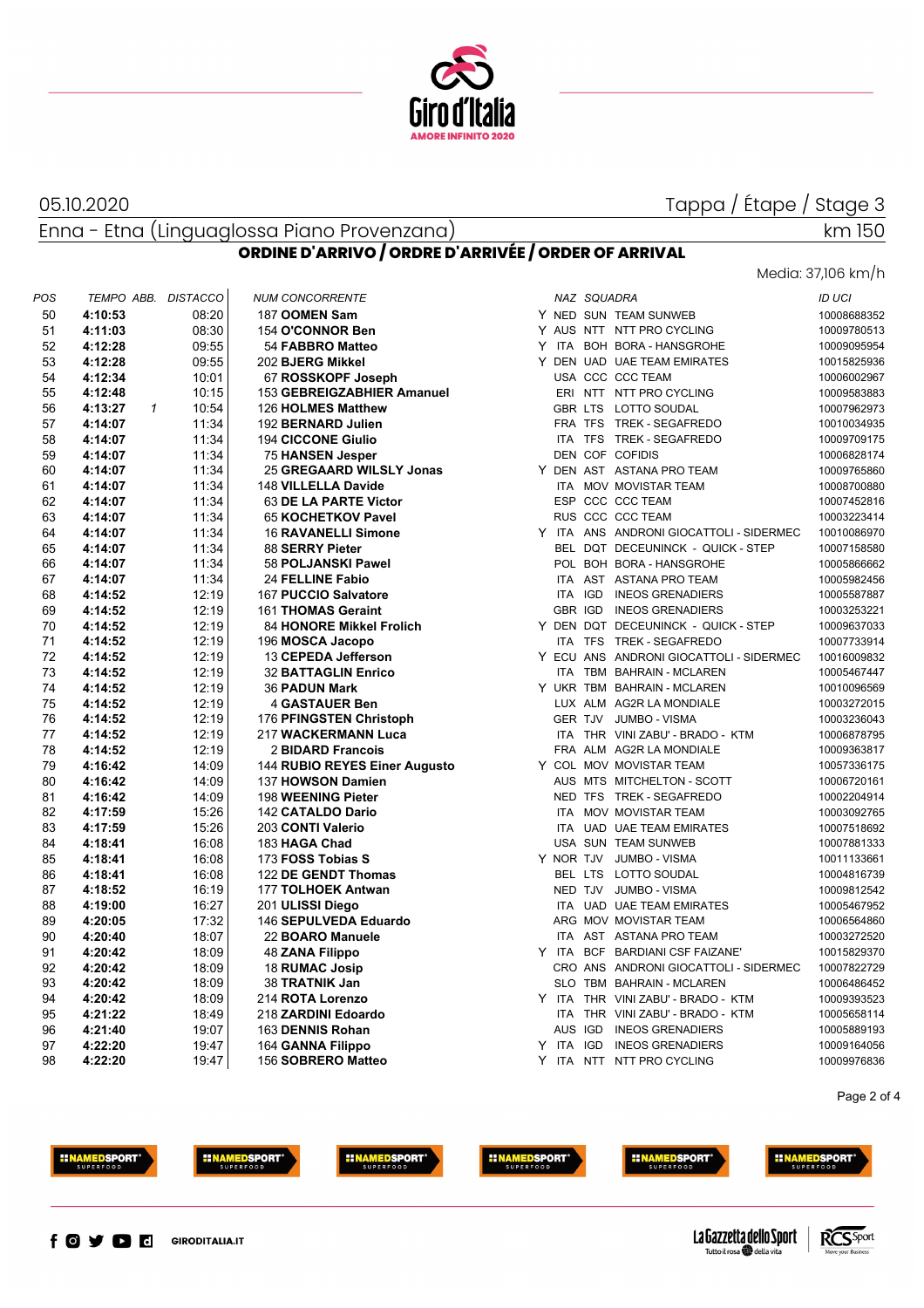

05.10.2020

## Tappa / Étape / Stage 3

Enna - Etna (Linguaglossa Piano Provenzana)

## Media: 37,106 km/h

km 150

| ORDINE D'ARRIVO / ORDRE D'ARRIVÉE / ORDER OF ARRIVAL |  |  |
|------------------------------------------------------|--|--|
|------------------------------------------------------|--|--|

| POS | TEMPO ABB. DISTACCO |       | <b>NUM CONCORRENTE</b>            |  | NAZ SQUADRA |                                         | ID UCI      |
|-----|---------------------|-------|-----------------------------------|--|-------------|-----------------------------------------|-------------|
| 99  | 4:22:20             | 19:47 | <b>7 VENDRAME Andrea</b>          |  |             | ITA ALM AG2R LA MONDIALE                | 10009392412 |
| 100 | 4:22:20             | 19:47 | 47 TONELLI Alessandro             |  |             | ITA BCF BARDIANI CSF FAIZANE'           | 10007527786 |
| 101 | 4:22:20             | 19:47 | <b>14 CHIRICO Luca</b>            |  |             | ITA ANS ANDRONI GIOCATTOLI - SIDERMEC   | 10007518086 |
| 102 | 4:22:20             | 19:47 | 141 CARRETERO Hector              |  |             | Y ESP MOV MOVISTAR TEAM                 | 10015833818 |
| 103 | 4:22:20             | 19:47 | 113 CATAFORD Alexander            |  |             | CAN ISN ISRAEL START - UP NATION        | 10007211730 |
| 104 | 4:22:20             | 19:47 | <b>46 ROMANO Francesco</b>        |  |             | Y ITA BCF BARDIANI CSF FAIZANE'         | 10011133863 |
| 105 | 4:22:20<br>3        | 19:47 | 94 CRADDOCK G Lawson              |  |             | USA EF1 EF PRO CYCLING                  | 10006885566 |
| 106 | 4:22:20             | 19:47 | 93 CLARKE Simon                   |  |             | AUS EF1 EF PRO CYCLING                  | 10003032949 |
| 107 | 4:22:56             | 20:23 | <b>184 HAMILTON Christopher</b>   |  |             | Y AUS SUN TEAM SUNWEB                   | 10011087686 |
| 108 | 4:24:02             | 21:29 | <b>15 PELLAUD Simon</b>           |  |             | SUI ANS ANDRONI GIOCATTOLI - SIDERMEC   | 10007518894 |
| 109 | 4:24:02             | 21:29 | 158 WYSS Danilo                   |  |             | SUI NTT NTT PRO CYCLING                 | 10002909980 |
| 110 | 4:24:02             | 21:29 | 23 CONTRERAS PINZON Rodrigo       |  |             | COL AST ASTANA PRO TEAM                 | 10009360783 |
| 111 | 4:24:02             | 21:29 | 76 LE TURNIER Mathias             |  |             | Y FRA COF COFIDIS                       | 10009498001 |
| 112 | 4:24:02             | 21:29 | 11 BAIS Mattia                    |  |             | Y ITA ANS ANDRONI GIOCATTOLI - SIDERMEC | 10013879771 |
| 113 | 4:24:02             | 21:29 | 97 MORTON Lachlan                 |  |             | AUS EF1 EF PRO CYCLING                  | 10007597306 |
| 114 | 4:24:02             | 21:29 | 31 ARASHIRO Yukiya                |  |             | JPN TBM BAHRAIN - MCLAREN               | 10004556253 |
| 115 | 4:26:11             | 23:38 | <b>152 CAMPENAERTS Victor</b>     |  |             | BEL NTT NTT PRO CYCLING                 | 10008913371 |
| 116 | 4:27:21             | 24:48 | 98 WHELAN James                   |  |             | Y AUS EF1 EF PRO CYCLING                | 10046251200 |
| 117 | 4:27:21             | 24:48 | 175 MARTIN Tony                   |  |             | GER TJV JUMBO - VISMA                   | 10002858652 |
| 118 | 4:27:21             | 24:48 | 215 SPREAFICO Matteo              |  |             | ITA THR VINI ZABU' - BRADO - KTM        | 10008198201 |
| 119 | 4:27:21             | 24:48 | <b>34 CAPECCHI Eros</b>           |  |             | ITA TBM BAHRAIN - MCLAREN               | 10003072557 |
| 120 | 4:27:21             | 24:48 | 66 MALECKI Kamil                  |  |             | Y POL CCC CCC TEAM                      | 10008628637 |
| 121 | 4:27:21             | 24:48 | 73 EDET Nicolas                   |  |             | FRA COF COFIDIS                         | 10006144831 |
| 122 | 4:27:21             | 24:48 | 35 NOVAK Domen                    |  |             | Y SLO TBM BAHRAIN - MCLAREN             | 10009372406 |
| 123 | 4:27:21             | 24:48 | 213 FRAPPORTI Marco               |  |             | ITA THR VINI ZABU' - BRADO - KTM        | 10004501891 |
| 124 | 4:27:21             | 24:48 | 212 BEVILACQUA Simone             |  |             | Y ITA THR VINI ZABU' - BRADO - KTM      | 10009974816 |
| 125 | 4:27:21             | 24:48 | 166 NARVAEZ PRADO Jhonatan Manuel |  |             | Y ECU IGD INEOS GRENADIERS              | 10009637235 |
| 126 | 4:27:21             | 24:48 | 157 SUNDERLAND Dylan              |  |             | Y AUS NTT NTT PRO CYCLING               | 10010995841 |
| 127 | 4:27:21             | 24:48 | 12 BISOLTI Alessandro             |  |             | ITA ANS ANDRONI GIOCATTOLI - SIDERMEC   | 10005390958 |
| 128 | 4:27:21             | 24:48 | 106 SCOTSON Miles                 |  |             | AUS GFC GROUPAMA - FDJ                  | 10007809894 |
| 129 | 4:27:21             | 24:48 | 17 RESTREPO VALENCIA Jhonatan     |  |             | COL ANS ANDRONI GIOCATTOLI - SIDERMEC   | 10009037552 |
| 130 | 4:27:21             | 24:48 | 138 MEYER Cameron                 |  |             | AUS MTS MITCHELTON - SCOTT              | 10004595558 |
| 131 | 4:27:21             | 24:48 | 91 BENNETT Sean                   |  |             | Y USA EF1 EF PRO CYCLING                | 10008862346 |
| 132 | 4:27:21             | 24:48 | 125 HANSEN Adam James             |  |             | AUS LTS LOTTO SOUDAL                    | 10002920488 |
| 133 | 4:27:21             | 24:48 | 62 CERNY Josef                    |  |             | CZE CCC CCC TEAM                        | 10007523241 |
| 134 | 4:27:21             | 24:48 | 52 BENEDETTI Cesare               |  |             | ITA BOH BORA - HANSGROHE                | 10004694073 |
| 135 | 4:27:21             | 24:48 | 216 VAN EMPEL Etienne             |  |             | NED THR VINI ZABU' - BRADO - KTM        | 10008653592 |
| 136 | 4:27:45             | 25:12 | 127 OLDANI Stefano                |  |             | Y ITA LTS LOTTO SOUDAL                  | 10014972538 |
| 137 | 4:27:45             | 25:12 | 82 BALLERINI Davide               |  |             | ITA DQT DECEUNINCK - QUICK - STEP       | 10008661777 |
| 138 | 4:27:45             | 25:12 | <b>45 MAZZUCCO Fabio</b>          |  |             | Y ITA BCF BARDIANI CSF FAIZANE'         | 10015827451 |
| 139 | 4:27:45             | 25:12 | <b>186 MATTHEWS Michael</b>       |  |             | AUS SUN TEAM SUNWEB                     | 10006291947 |
| 140 | 4:27:45             | 25:12 | 51 SAGAN Peter                    |  |             | SVK BOH BORA - HANSGROHE                | 10005460373 |
| 141 | 4:27:45             | 25:12 | 53 BODNAR Maciej                  |  |             | POL BOH BORA - HANSGROHE                | 10003349312 |
| 142 | 4:27:45             | 25:12 | 64 GRADEK Kamil                   |  |             | POL CCC CCC TEAM                        | 10005750262 |
| 143 | 4:32:56             | 30:23 | <b>43 FIORELLI Filippo</b>        |  |             | ITA BCF BARDIANI CSF FAIZANE'           | 10010643207 |
| 144 | 4:32:56             | 30:23 | <b>77 MATHIS Marco</b>            |  |             | <b>GER COF COFIDIS</b>                  | 10007751694 |
| 145 | 4:32:56             | 30:23 | 74 HAAS Nathan                    |  |             | AUS COF COFIDIS                         | 10005768248 |
| 146 | 4:32:56             | 30:23 | 115 DOWSETT Alex                  |  |             | GBR ISN ISRAEL START - UP NATION        | 10004881508 |
| 147 | 4:32:56             | 30:23 | 71 VIVIANI Elia                   |  |             | ITA COF COFIDIS                         | 10005502914 |
|     |                     |       |                                   |  |             |                                         |             |

Page 3 of 4